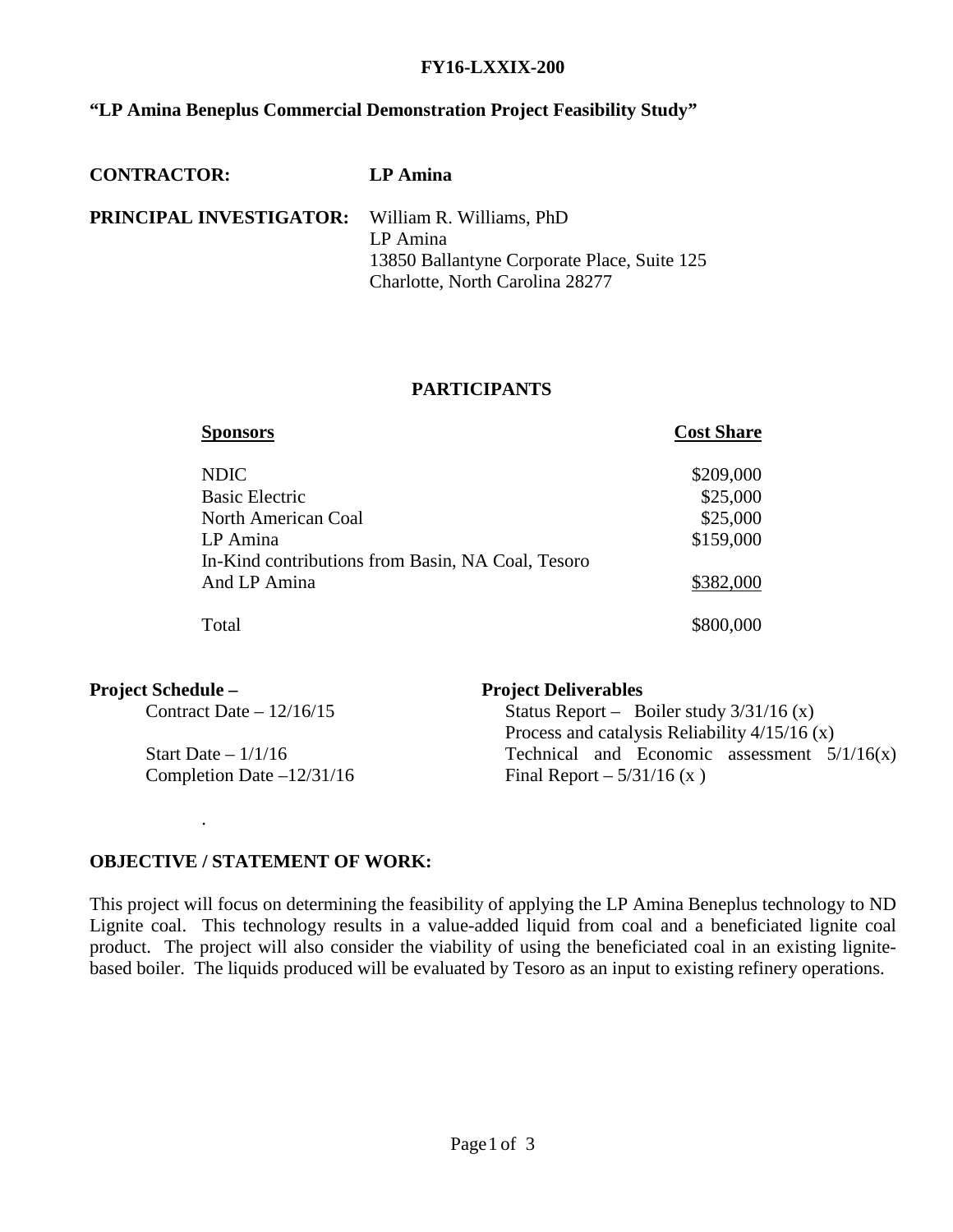# **STATUS: Boiler Study**

The boiler study indicates that it is possible to burn a 50/50 blend in the AVS boiler. There are some favorable changes when burning this blend – fouling and slagging tendencies of the blended coal are lower; boiler efficiency increases; combined fan power drops over 1.5 MWe; the amount of SO2 produced has a double-digit drop produced; and the net plant heat rate drops. However, there are some areas of concern which were noted by Burns & McDonnell. Main steam and reheat temperatures drop 18 $\degree$ F and 10 $\degree$ F. respectively, leading to a loss in plant output of just over 7 MWe at the 50% blend. Additionally, there is an increase in ash and boiler waste products as well as concern with the handling of the upgraded fuel product on the existing conveying system. None of these concerns were significant enough to cause Burns & McDonnell to advise against using a 50/50 blend of syncoal and lignite at AVS, but they did suggest looking at additional modifications such as flue gas recirculation to recover some of the loss in steam temperatures and plant power output.

### **Process and Catalysis Reliability**

**Over the course of roughly 10 weeks, the SwRI pilot facility processed ~1,000 pounds of coal corresponding to nearly 500 cumulative hours of operation. Overall, these runs met with good success in terms of:**

- **• Avoided any issues with plugging and coal agglomeration**
- **• Avoided any issues with HTM deactivation leading to tar formation, or leading to the production of non-desirable hetero-atom containing hydrocarbon products; all products were clean hydrocarbons**
- **• Demonstrated recycle of light hydrocarbon-laden py-gas back to the pyrolysis reactor for further increasing BTX yield to around 2.8% BTX (lbs/lb of dry coal feed)**
- **• Demonstrated impact of HTM coking on BTX yields and ability to de-coke the HTM**
- **• Demonstrated HTM recoverability of 99.86% (lb HTM/100 lb of coal processed)**

**These runs also helped to reveal that further process improvements would be necessary and beneficial in the following areas:**

- **1. Regenerator design and optimized HTM recirculation rates for improved activity and yield**
- **2. Coal separation from spent HTM for reduced ash load on regenerator**
- **3. Steam stripper design for improved yield opportunity (+0.4% potential)**
- **4. Improved py-gas separations and recycle for improved yield (+0.7% potential)**
- **5. Longer term scouting for improved HTM composition and resilience**
- **6. Improved pyrolysis reactor design to achieve higher HTM recovery rates, as demonstrated in cold flow measurements.**

**Proof of process testing was successful and revealed that all process technology challenges for which there was sufficient time to address were adequately resolved. Additional solutions were identified to further improve and sustain yield.**

### **Technical and Economic Study**

This document strives to avoid suggesting any intraparty business deals. Instead, the analysis herein will seek to quantify the overall value if a single party (most likely a utility) buys the coal, operates the BenePlus process, converts the coal to syncoal, fuel gas, petrochemicals, and CO2, uses the syncoal and fuel gas in their own boiler, and sells the remaining products on the market. While this most certainly will